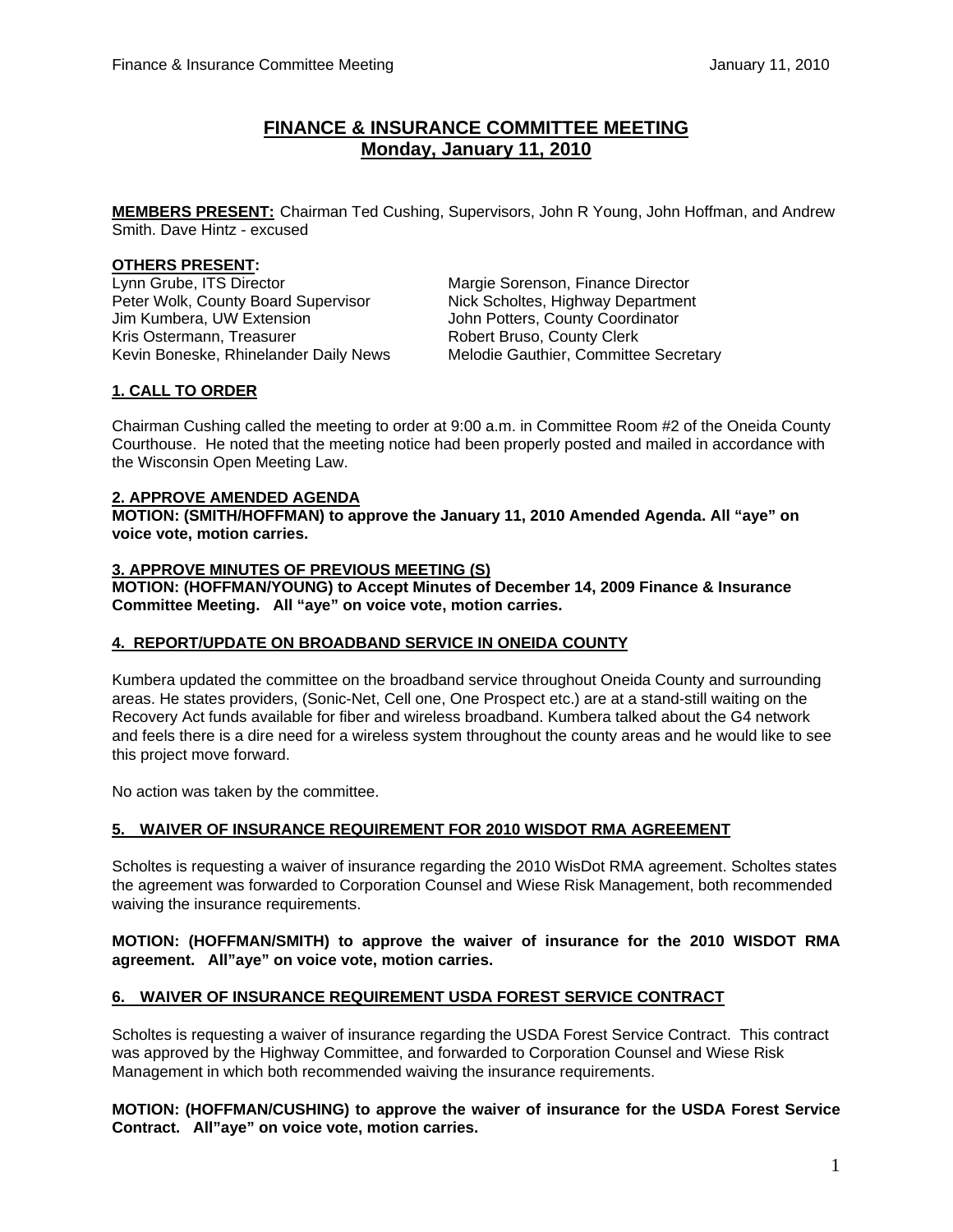## **7. OUT-OF-STATE TRAVEL FOR DANI RIESBECK**

Walters is requesting out-of-state travel for Dani Riesbeck to attend a National Veteran Service Officer Conference in Minneapolis, MN from June 6-11, 2010. Ms Riesbeck will receive national accreditation for her class participation at this conference.

 **MOTION: (HOFFMAN/CUSHING) to approve the Out-of-State travel for Dani Riesbeck to attend a National Veterans Service Officer conference in Minneapolis, MN from June 6-11, 2010. All "aye" on voice vote, motion carries.** 

## **8. VETERANS SERVICE COMMISSION D.A.V VAN DONATION**

Walters explained that every year, at the end of the year, funds left in the Veteran's Service budget are donated to the D.A.V. van fund. In October 2009, during county budget time, this item was discussed and the excess funds were to be returned to the general fund. Walters is requesting that this decision be overturned and that the funds again be donated to the D.A.V van fund. The committee discussed Walter's request.

 **MOTION: (CUSHING/YOUNG) to deny the Veteran's Service Commission's donation of funds to the D.A. V. Van fund. All "aye" on voice vote, motion carries.** 

## **9. VICE CHAIRMAN FOR FINANCE & INSURANCE COMMITTEE**

**MOTION: (HOFFMAN/YOUNG) to Nominate Andy Smith for Vice Chairman of the Finance & Insurance Committee. All "aye" on voice vote, motion carries.** 

### **10. VOUCHERS, REPORTS AND PURCHASE ORDERS**

### **County Clerk**

Bruso presented bills and vouchers for approval.

**MOTION: (SMITH/CUSHING) to approve the Clerk's bills as presented. All "aye" on voice vote, motion carries.** 

### **MOTION: (SMITH/YOUNG) to approve the Clerk's voucher's as presented. All "aye" on voice vote, motion carries.**

### County Mutual Dividend

Bruso stated that the County has received the dividend check for \$8,270 for the 2008 year.

#### Liability Insurance requirements for 2010

Bruso explained that Wiese Risk Management has no suggested changes in the Liability Insurance requirements for 2010. If approved by the committee, Bruso will send a letter out to all departments on the 2010 Liability Insurance.

**MOTION: (SMITH/HOFMAN) to approve the liability Insurance requirements for 2010. All "aye" on voice vote, motion carries.**

### **Treasurer**

Ostermann presented bills and vouchers for approval

**MOTION: (HOFFMAN/YOUNG) to approve the Treasurer's bills and vouchers as presented. All "aye" on voice vote, motion carries.**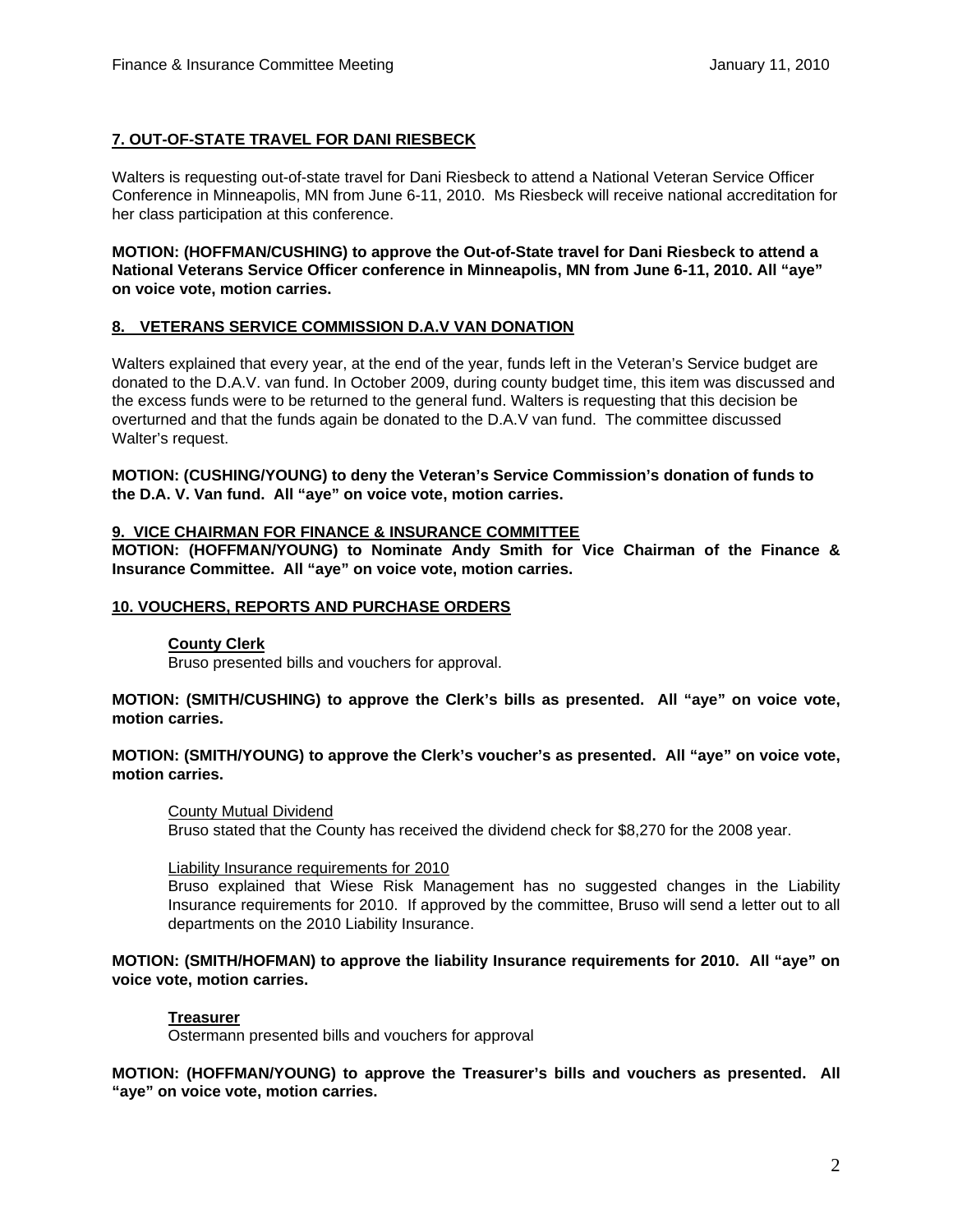December 2009 Statement of Cash Account Ostermann presented the December 2009 Statement of Cash Account.

## **MOTION: (CUSHING/HOFFMAN) to approve the Treasurer's December 2009 Statement of Cash Account as presented. All "aye" on voice vote, motion carries.**

Request to have County Clerk advertise for Environmental Screening of Tax Delinquent Lands Subject to Tax Foreclosure. Ostermann is seeking approval for the County Clerk to advertise for Environmental Screening of

Tax Delinquent Lands Subject to Tax Foreclosure.

**MOTION: (SMITH/CUSHING) to approve the Treasurer's request to have the County Clerk advertise for Environmental Screening of Tax Delinquent Lands Subject to Tax Foreclosure. All "aye" on voice vote, motion carries.** 

## **Information Technology Services**

Grube presented ITS bills for approval.

**MOTION: (CUSHING/YOUNG) to approve the ITS bills as presented. All "aye" on voice vote, motion carries.** 

Grube presented line items transfers for ITS for approval.

**MOTION: (SMITH/HOFFMAN) to approve ITS line item transfer as presented. All "aye" on voice vote, motion carries.** 

Grube presented ITS vouchers for approval.

**MOTION: (SMITH/CUSHING) to approve the ITS vouchers as presented. All "aye" on voice vote, motion carries.** 

Long Range Plan Goals Gube presented ITS long range plan goals for approval

## **MOTION: (CUSHING/HOFFMAN) to approve ITS Long Range Plan Goals as presented and forward to John Potters. All "aye" on voice vote, motion carries.**

## **Finance**

Sorenson presented Finance bills for approval

### **MOTION: (HOFFMAN/YOUNG) to approve Finance's bills as presented. All "aye" on voice vote, motion carries.**

Sorenson presented Finance vouchers for approval.

## **MOTION: (CUSHING/SMITH) to approve Finance's vouchers as presented. All "aye" on voice vote, motion carries.**

 November 2009 General Investments Sorenson presented an update on November 2009 General Investments for approval.

### **MOTION: (YOUNG/CUSHING) to accept Finance's November 2009 General Investments report as presented. All "aye" on voice vote, motion carries.**